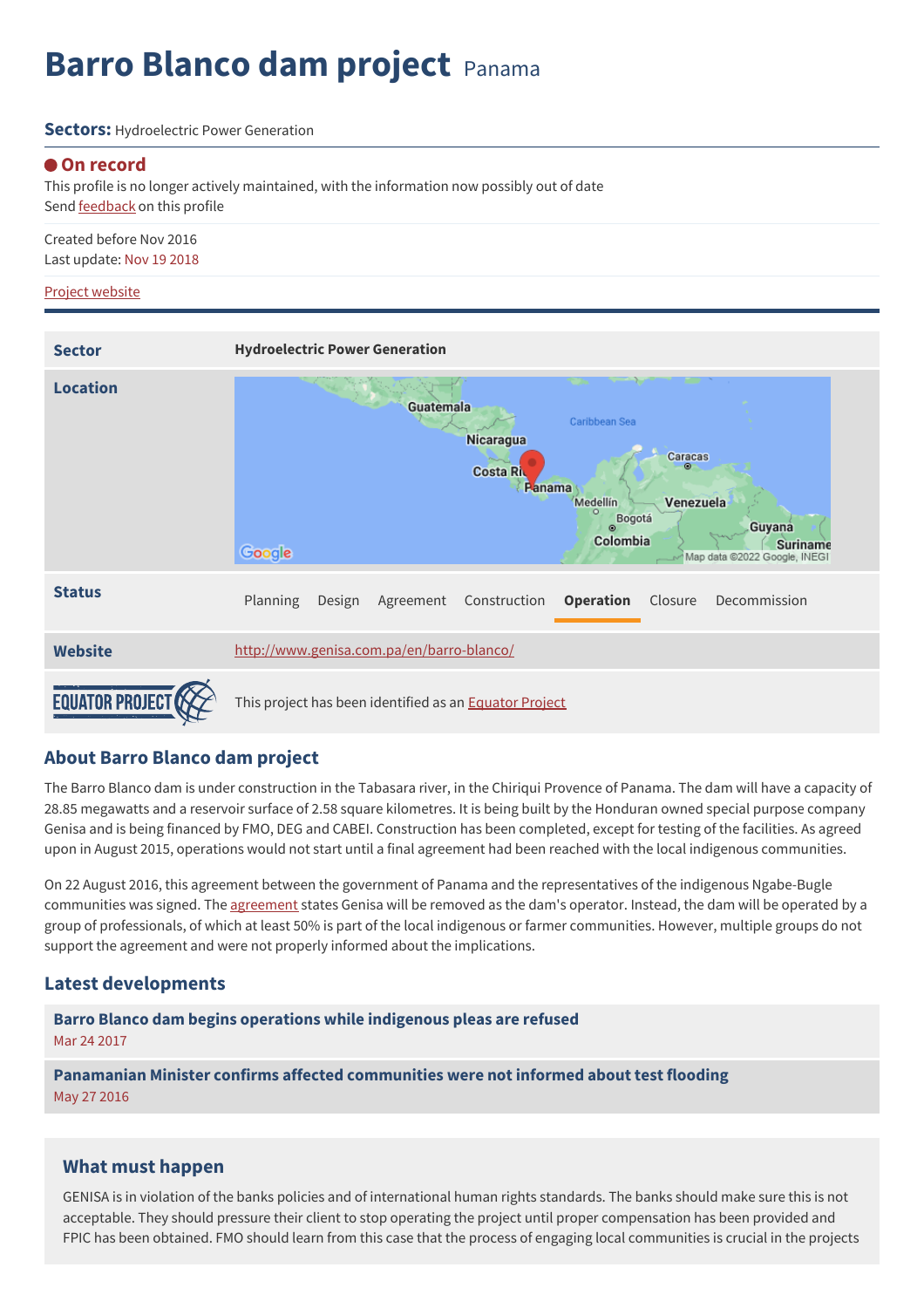it finances and that without the free prior and informed consent of Indigenous Peoples affected by a project, this leads to serious conflicts. They should implement a zero tolerance FPIC policy.

# **Impacts**

# **Social and human rights impacts**

The reservoir of the dam will flood 6.7 hectares of the indigenous territory (Annex to the*Comarca*) of the Ngäbe-Buglé people, Panama's largest indigenous group. The villages of Nuevo Palomar, Quebrada Caña and Kiad, with approximately 538 people, will be directly affected. Six houses, including a school, will be flooded and their inhabitants are being forcefully resettled.

The Ngäbe depend on the river for their physical and spiritual survival. They use the water for drinking and washing as well as for swimming and leisure activities. The river beds supply fertile lands which are used for agriculture, as well as for the collection of medicinal plants. Along the river cementaries and traditional sacred places, including three petroglyphes, will be flooded.

The dam will convert the Tabasará River from a running river to a stagnant lake ecosystem, resulting in significant changes to the Ngäbe's diet and their landscape. Forced relocation of some indigenous families is expected.

There is a long-standing conflict between the Ngäbe people and the government concerning mining and the construction of dams for hydropower generation in or near their territory. The Changuinola Dam (223 MW) in the neighboring province of Bocas del Toro was completed in 2011 and resulted in numerous Ngäbe villages being flooded, with no compensation provided. Another large dam, Tabarasá 2, is planned further downstream on the Tabarasá River.

In August 2016 the testing continued and the water reached its maximum level (103m above sea level). People living in the communities at the shore of the river were again not informed of this. This means that literally from one day to the other their land and several houses were inundated. This had severe impactse: less food, no houses, more mosquitos, for a while the river was inaccessible so no drinking water, no fishing, no washing etc.

In January and February 2017 the testing was stopped and the water levels came down again. Leaving a destroyed, dirty mud surface: meaning to access to the river, destroyed land and houses.

The Environmental Impact Assessment failed to include the Ngäbe-Buglé Comarca and did not properly consult the Ngäbe communities that will be directly affected by the dam. Let alone ask for their consent. When the Ngäbe protested and requested to be heard by the president, they were instead received with bullets from the police.

As such, the State of Panama has not fulfilled its national and international obligations with respect to (i) free, prior and informed consent of indigenous communities who will be affected by development projects; (ii) protection of indigenous lands, territories, and natural resources; and (iii) protection from state-sponsored violence. Panama's human rights failure to act include the rights to culture, physical security and integrity, land, health, subsistence, and freedom of movement and residence, as well as access to information, public participation, and justice.

## **Environmental and climate impacts**

The environmental impact study made a very superficial analysis of the impacts on biodiversity. It failed to include the endemic Blue Tabasara rain frog, as well as several other CITES listed species, whose habitat will be flooded by the dam. The dam will also be a barrier to migrating fish and shrimps. The capacity of the plant and the surface of the lake were increased after the EIA was released, and no further studies were done to evaluate the impact of this. This project resorts under CDM, the Clean Development Mechanism, claiming a CO2 reduction of 66,750 ton equivalent. It was approved without attending to the letters of concern of the Ngäbe.

## **Other impacts**

The construction of this dam will cause the flooding of petroglyphs and three ancestral cemeteries.

# **Governance**

**Applicable norms and standards**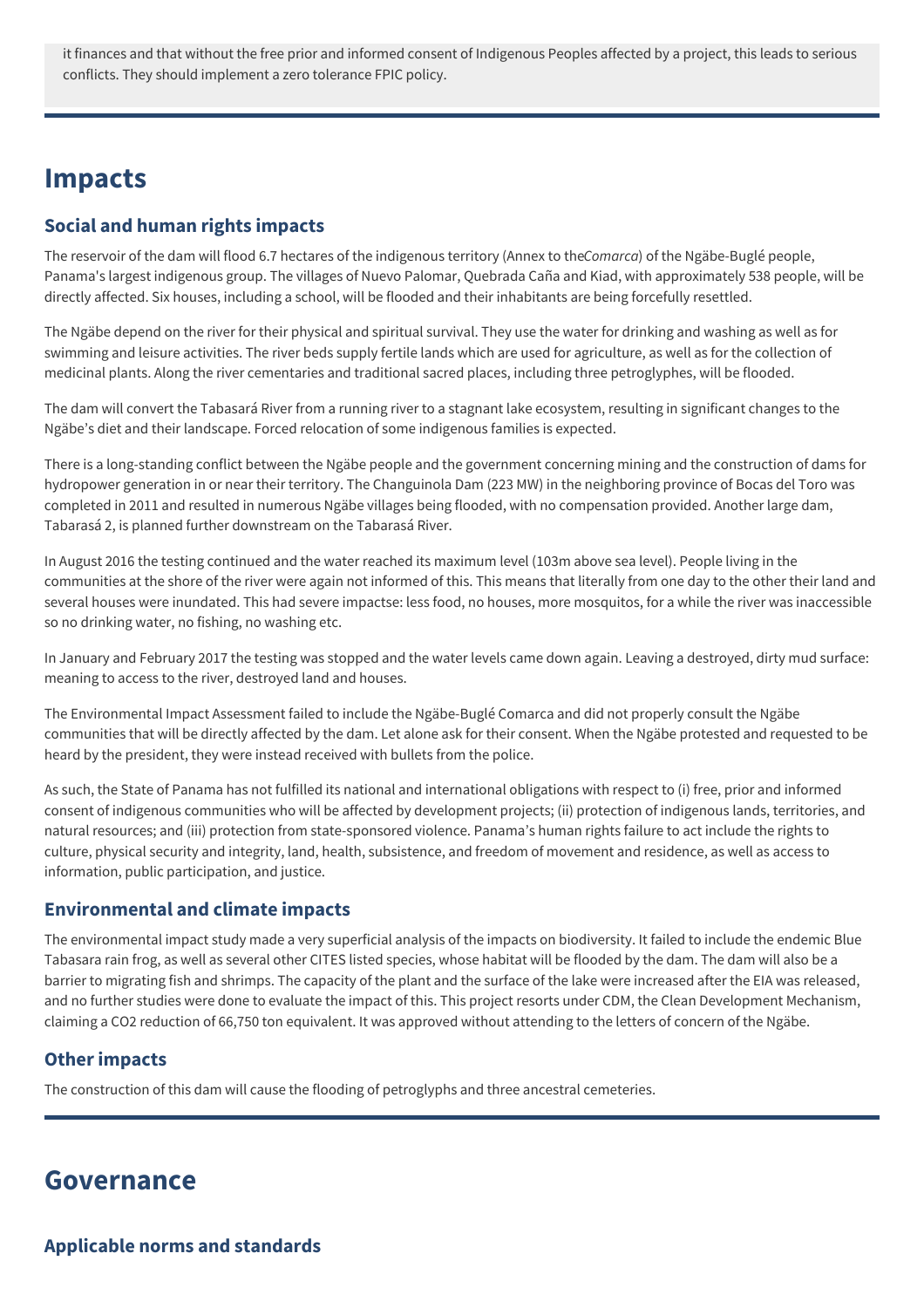| <b>Equator Principles</b>                                                     |
|-------------------------------------------------------------------------------|
| <b>IFC Performance Standard 7: Indigenous Peoples</b>                         |
| <b>International Finance Corporation Performance Standards - 2006 Edition</b> |
| <b>International Finance Corporation Performance Standards - 2012 Edition</b> |
| <b>International Labour Organization Convention 169</b>                       |
| United Nations Declaration on the Rights of Indigenous Peoples                |
| <b>World Commission on Dams</b>                                               |

# **Brief history**

In 1981 plans existed for two dams in the Tabasara river: Tabasará 1 (200 MW and 7,200 ha lake) and Tabasará 2. Both meant to provide energy to the Cerro Colorado copper and gold mining project. But after heavy protests from the Ngäbe indigenous people, both the mine and the dam projects were canceled. A new attempt was made in 1997 by a different consortium. Again the Ngäbe protested, organized in the M10 movement, and in 2000 the Panama Supreme Court suspended the projects for lack of Indigenous participation.

In 2006 the special purpose company Genisa won a governmental concession to develop a smaller dam at the location where Tabasará 1 was once planned. This new project was renamed Barro Blanco. In 2007 Genisa commissioned an Environmental Impact Study, which was approved by the Panamanian Environmental Authority (ANAM) in May 2008. In May 2009 Genisa requested a modification of the permit to increase the capacity from 19 to 28.8 Megawatt. This also meant an increase of the dam wall from 42 to 61 meters and of the maximum flood level from 103 to 108.25 meters above sea level. In January 2010 ANAM approved the modification without any new impact studies or consultations.

In 2008 Genisa applied for carbon credits under the Clean Development Mechanism (CDM), established under the Kyoto Protocol. This was approved in June 2011, despite the concerns local and international NGOs communicated to the CDM Board.

Strong protests by the Ngäbe led to the creation of a Round Table, with the purpose to come to a mutual accepted agreement about the future of Barro Blanco, under coordination of the UNDP, and with participation of the Catholic Church, government and Ngäbe representatives. This Round Table made an independent field study to assess the social and environmental impacts. It published a report on its findings in 2013. Construction of the dam was expected to finish in May 2014. However the project was temporarily suspended due to non-compliance with its Environmental Impact Assessment. Panamanian authorities started an investigation.

In September 2015 the suspension was lifted after the investigation was concluded. Genisa wa[ssanctioned](http://carbonmarketwatch.org/barro-blanco-hydro-dam-time-is-running-out-for-affected-communities/) with a USD 775,000 fine. Although it was officially recognised that public consultation had been inadequate, construction was allowed to be continued.

On 24 May 2016, the dam's floodgates were closed as part of the final testing procedure. Contrary to the Round Table agreements (which were also never officially ratified) made in August 2015, the reservoir was being [filled](http://www.panamaamerica.com.pa/economia/asep-anuncia-el-inicio-del-periodo-de-prueba-de-central-hidroelectrica-barro-blanco-1027251) and water would rise up to the 103 metres above sea level peak. This should not have taken place until the agreements were officially ratified. Before reaching this peak, the Government of Panama suspended the testing procedure. Water level would be maintained at 87.5 metres above sea level until further agreement had been reached. Inundated forest had already started decaying, destroying local ecosystems.

On 22 August 2016, a final [agreement](http://www.tvn-2.com/2016/08/22/Acuerdo_Barro_Blanco.pdf?hash=1bef7ed1399fff5f0b066b9e5f1c49b544f036fc) was signed between the government of Panama and the representatives of the indigenous Ngabe-Bugle communities. Although not all communities supported the agreement, the testing procedures have been resumed without warning. This has caused the inundation of houses, farm land and access roads in multiple communities.

# **Updates**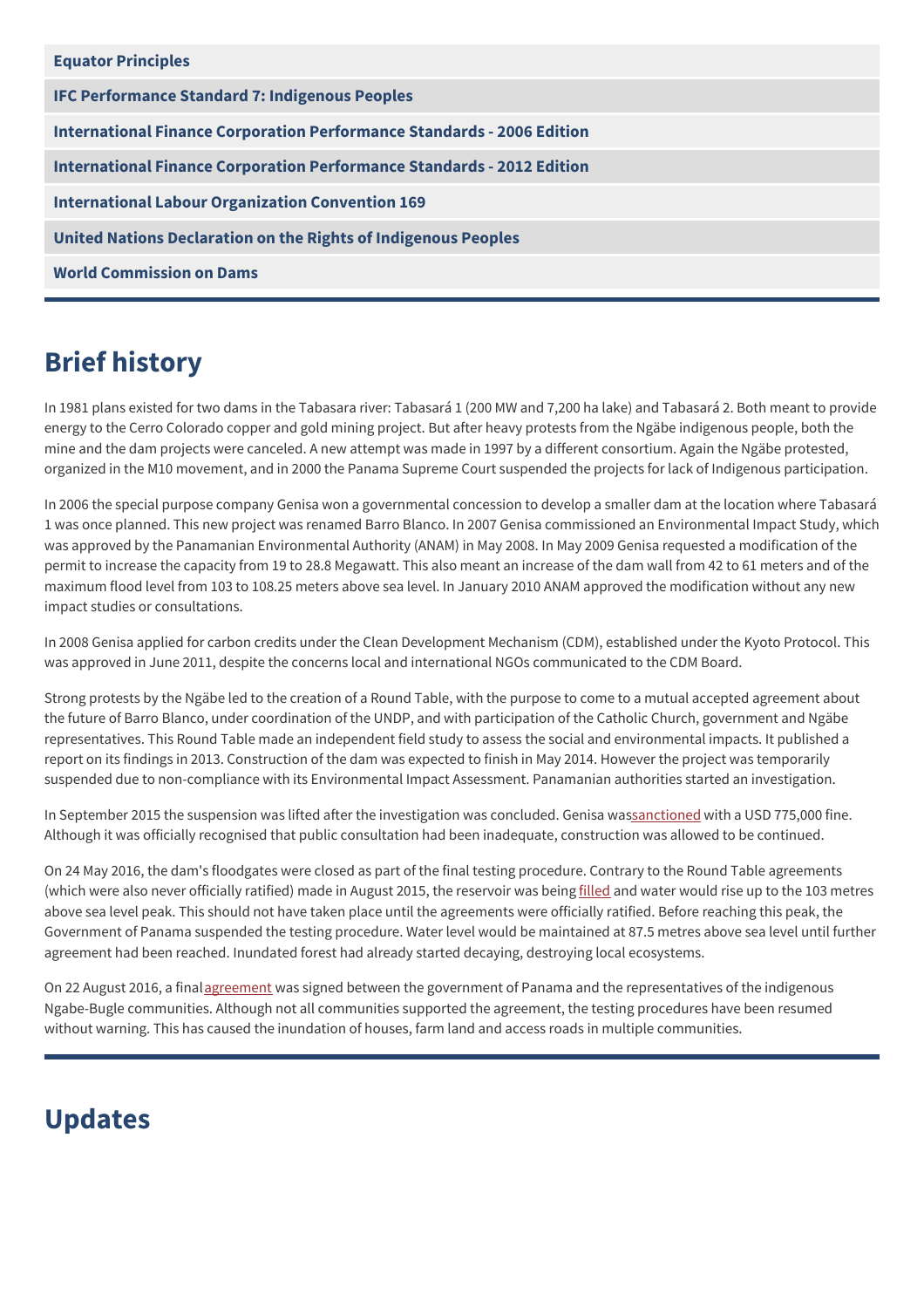# **Barro Blanco dam begins operations while indigenous pleas are refused**

#### Mar 24 2017

The contentious Barro Blanco hydroelectric dam is set to begin operations within the next few weeks, defying both the relentless opposition by affected communities and the rejection last September by local indigenous authorities of a government proposed project completion agreement. According to Roberto Meana, General Administrator of Panama's National Authority for Public Services (ASEP), the 28-megawatt gravity dam in western Panama could begin operation within days once necessary tests are finalized. The reservoir's waters have been rising since August of last year, gradually flooding Ngäbe communities and land [\(Mongabay.com](https://news.mongabay.com/2017/03/panamas-barro-blanco-dam-to-begin-operation-indigenous-pleas-refused/)).

## **Panamanian Minister confirms affected communities were not informed about test flooding**

#### May 27 2016

On 27th May 2016, Panama's Minister of Internal Affairs Milton Henríquez confirmed that the Ngäbe communities had not been properly informed about the test flooding that started three days earlier. On behalf of the National Government, the Minister [apologized](http://www.mingob.gob.pa/mingob/inside.php?artID=3246) to the local communities for any situation that has inflicted confusion.

## **Flooding of reservoir begins, Indigenous territories to be inundated**

#### May 25 2016

On 24th May 2016, Barro Blanco's floodgates were[closed](https://intercontinentalcry.org/barro-blanco-flooding-begins-un-approved-hydro-dam-indigenous-defenders-forcefully-removed/). As part of a testing procedure the reservoir will be filled up to 103 metres above sea level, resulting in the inundation of more than six hectares of Ngäbe-Buglé territory. The flooding is in conflict with the agreements made by the Round Table in August 2015. Silvia Carrera, director of the Ngäbe Buglé General Congress, [declared](http://www.telemetro.com/nacionales/entrevistas/Cacica-Carrera-Asep-Barro-Blanco_3_921837813.html) she has not been informed about the flooding.

### **Government signs agreement with indigenous communities on Barro Blanco**

#### Aug 10 2015

The Panamanian government [signed](http://www.prensa.com/politica/Gobierno-indigenas-Barro-Blanco-hidroelectrica_0_4274572679.html) an agreement with the indigenous communities that are affected by the Barro Blanco project. The government committed itself to not flooding the reservoir or to initiate operations of the project until a final agreement has been reached between the conflicting parties.

# **Barro Blanco temporarily suspended over non-compliance with environmental impact assessment**

#### Feb 10 2015

In a landmark decision, Panama's National Environmental Authority (ANAM) temporarily suspended the construction of the Barro Blanco hydroelectric dam yesterday over non-compliance with its Environmental Impact Assessment (EIA). "We urge the banks to halt disbursement of any remaining funds until all problems are solved and the affected indigenous communities agree to the project," commented Kathrin Petz of Urgewald. - [Read](https://intercontinentalcry.org/un-registered-barro-blanco-hydroelectric-dam-temporarily-suspended-non-compliance-environmental-impact-assessment/) more.

## **Complaint to FMO**

#### Jun 19 2014

The complaint to FMO's grievance mechanism has been judged as meeting the admissibility criteria and will move on to the next phase.

## **Complaint submitted**

### May 7 2014

Panamanian Indigenous community submits complaint to the FMO's recently established independent grievance mechanism. For more information read the press [release](http://grievancemechanisms.org/news/complaint-filed-against-dutch-development-bank-fmo-for-funding-the-barro-blanco-dam-in-panama).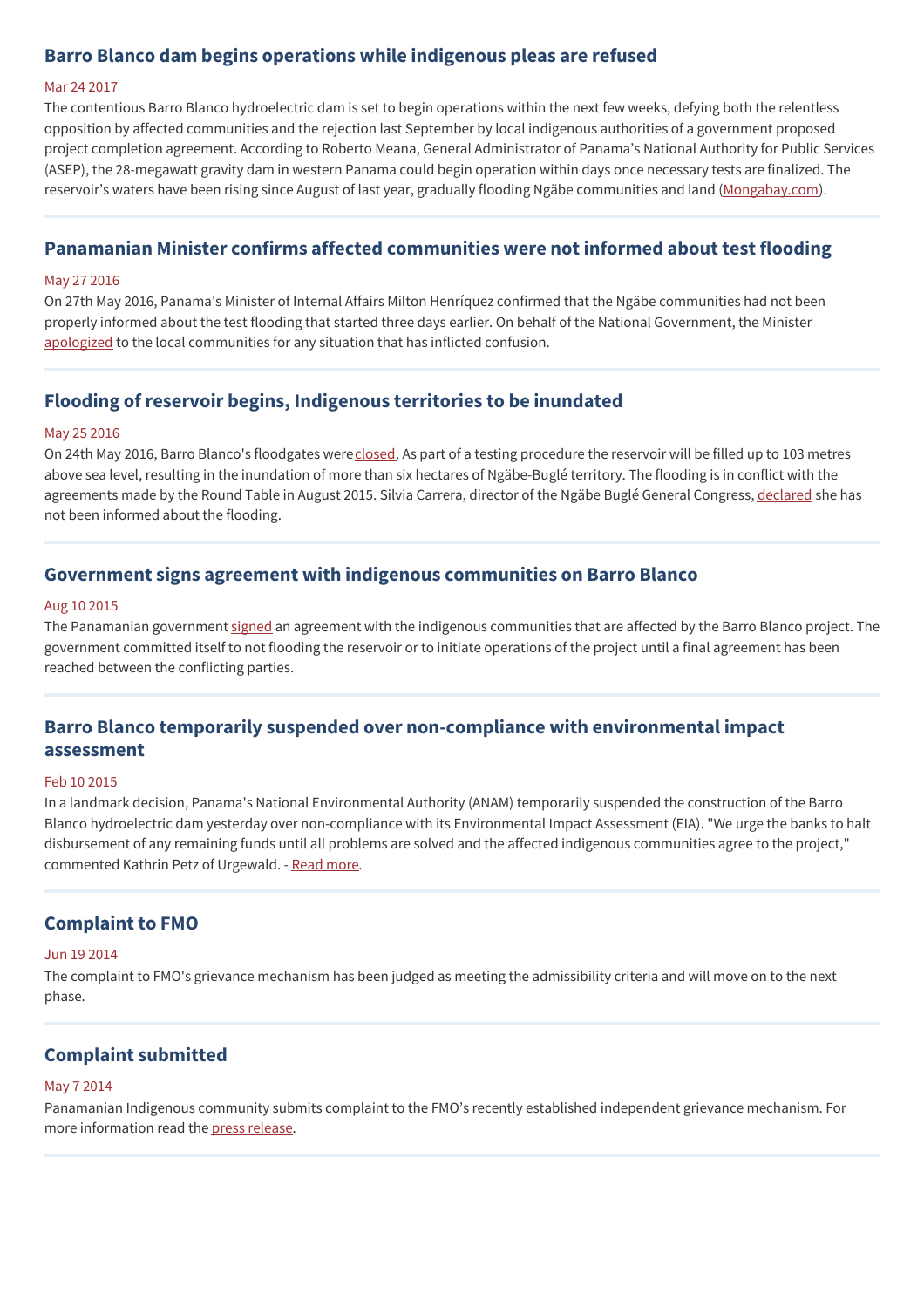## **UN report**

#### Jul 30 2013

In July James Anaya, UN special rapporteur on the rights of indigenous people visited Panama and spoke to the Ngäbe. In his report he concludes that there is a strong opposition against the dam among the Ngäbe, and that they were not properly consulted. He also said that the Barro Blanco dam is symbolic for the way indigenous people are treated in Panama when it comes to mining and hydroelectric projects.

## **Parliament passes mining law**

### Mar 15 2012

Parliament passed a modified version of the mining law that prohibits mining in the indigenous territory and requires the approval of the Ngäbe-Buglé General Congress for any future hydroelectric projects.

## **Ngabe protest**

### Feb 28 2012

The Ngäbe blocked the Interamericana highway. Two people died in clashes with the police and many more were injured.

## **Agreement between Genisa and congress of the Kadiri**

### Aug 25 2011

A compensation and benefits agreement was signed between Genisa and the regional congress of the Kadiri. But this agreement is contested as the whole congress was not present at that meeting. Moreover, consent by the General Congress has never been publicly obtained.

### **M10 movement protests**

#### Mar 31 2011

In 2011 new legislation provided foreign companies new rights for the exploitation and acquisition of minerals in the country, including the copper reserves in the Ngäbe territories. Just days after beginning construction in March 2011, the M10 movement, representing the directly affected communities of the Barro Blanco dam, blocked the entrance to the construction site and effectively delayed the project for two months before the project was militarized and protestors forcibly displaced.

## **Complaint filed**

### Dec 31 2010

In 2010 a complaint was filed at the Environmental Advocacy Center (CIAM) against the EIA of the Tabasará II project. Late 2010, GENISA, which already had financing for Barro Blanco approved for funding by a German (DEG) and a Dutch Development bank (FMO), withdrew their application for funding from the European Investment Bank after learning that bank officials planned to visit the affected area themselves. Instead, it received funding from the Central American Bank of Economic Integration.

## **Genisa signes agreement on leasing of Ngabe land**

### Dec 13 2008

Genisa signed an agreement on leasing terms of Ngäbe land, with the Cacique. However, the Cacique was not backed by the Ngäbe General Congress, which makes the agreement invalid.

# **Financiers**